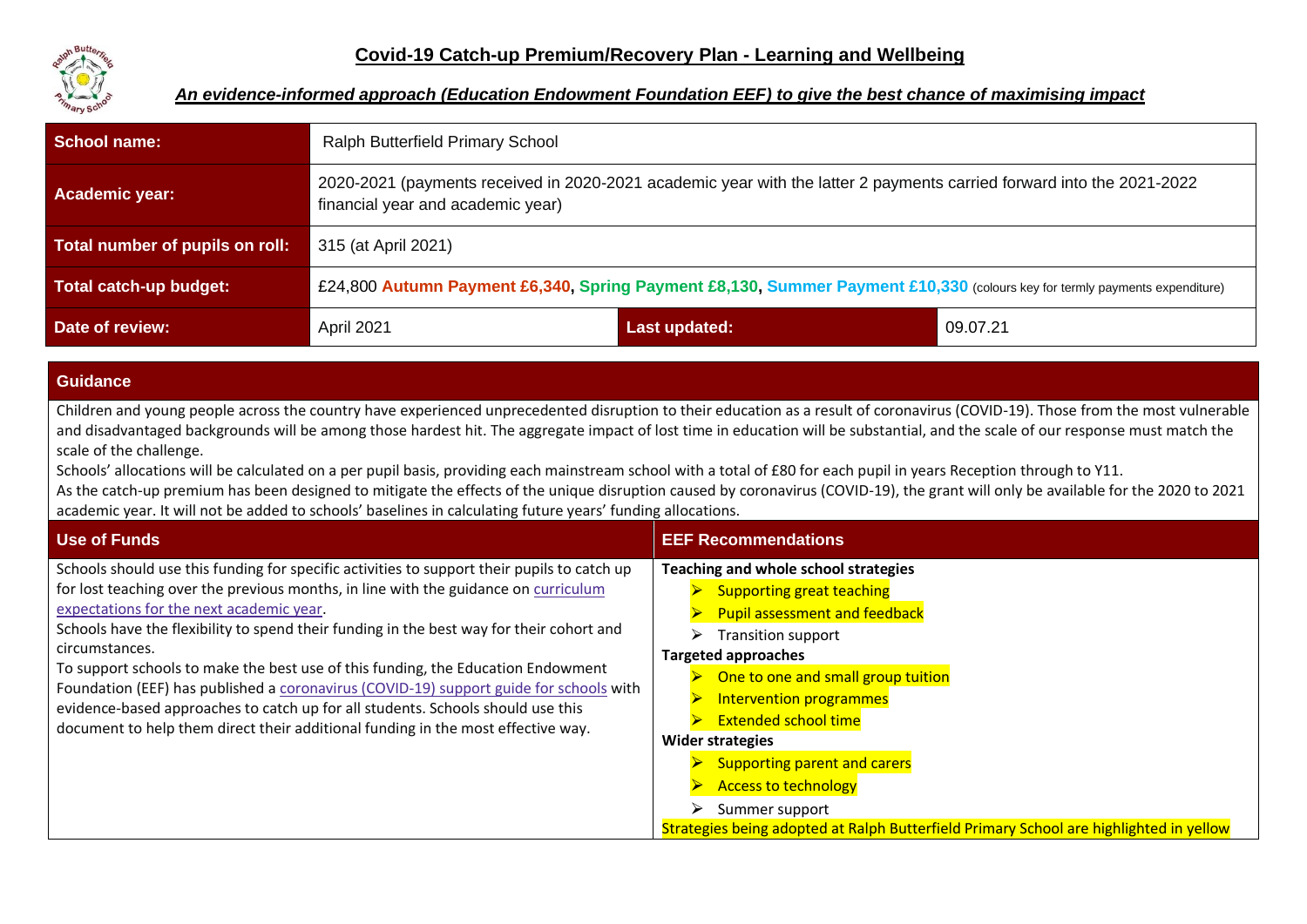# **Teaching and Whole School Strategies**

| <b>Action</b>                                                                                                                                                                                                                                                                                                                       | <b>Intended outcome</b>                                                                                                                                                                                                                                                                                                                                                                                                                                        | <b>Impact (once reviewed)</b>                                                                                                                                                                                                                                                                                                                                                                         | <b>Anticipated</b><br><b>Cost</b> | <b>Staff Lead</b>                                                                                                           | <b>Actual Cost</b>          |
|-------------------------------------------------------------------------------------------------------------------------------------------------------------------------------------------------------------------------------------------------------------------------------------------------------------------------------------|----------------------------------------------------------------------------------------------------------------------------------------------------------------------------------------------------------------------------------------------------------------------------------------------------------------------------------------------------------------------------------------------------------------------------------------------------------------|-------------------------------------------------------------------------------------------------------------------------------------------------------------------------------------------------------------------------------------------------------------------------------------------------------------------------------------------------------------------------------------------------------|-----------------------------------|-----------------------------------------------------------------------------------------------------------------------------|-----------------------------|
| Supporting great teaching -<br>a. Provide teachers with<br>additional time in which to<br>prepare high quality remote<br>education for isolating pupils<br>b. Provide training in the use<br>of technologies required for<br>remote education and<br>different ways of<br>communicating with parents<br>e.g. purple mash and Google | Teachers feel well supported<br>and are prepared for teaching<br>effectively in a range of<br>(unprecedented)<br>circumstances.<br>Quality of remote education is<br>high.                                                                                                                                                                                                                                                                                     | a. Pupils at home in covid-related<br>circumstances can continue to learn<br>and in line with what their peers still in<br>school are learning.<br>b. Training and support, including to<br>help teachers adjust to changes<br>improves the quality of teaching and<br>learning.<br>c) Teaching quality is more important<br>than how lessons are delivered leading<br>to improved learning outcomes. | £2,000                            | Liz Clark<br>(HT)                                                                                                           | £2,184                      |
| 2.<br>Supporting great teaching -<br>Develop strategies for self-<br>care of personal wellbeing<br>and in support of each other                                                                                                                                                                                                     | Teachers can sustain a good<br>sense of wellbeing in<br>challenging circumstances.                                                                                                                                                                                                                                                                                                                                                                             | Positive teachers who are able to<br>manage their workload effectively and<br>feel as good and supported as<br>possible, are enabled to provide great<br>teaching - the most important lever<br>schools have to improve outcomes for<br>the pupils.                                                                                                                                                   | £1,000                            | Liz Clark<br>(HT)                                                                                                           | £161.82<br>£375             |
| 3.<br>Pupil assessment and<br>feedback - Teachers have<br>the time and resources to<br>assess pupil's wellbeing and<br>learning needs so that<br>appropriate actions can be<br>taken                                                                                                                                                | Phase meetings, staff<br>meetings, daily monitoring,<br>working with parents enable<br>identification of wellbeing<br>needs of children and putting<br>strategies and interventions<br>in place to support needs and<br>improve wellbeing.<br>High quality assessments<br>(NFER) for maths and<br>reading can be used as a<br>source of evidence for gap<br>analysis to inform planning<br>and teaching and writing<br>carefully assessed to identify<br>gaps. | Appropriate and effective support is<br>provided so that children can make<br>rapid progress and narrow gaps in their<br>learning, whilst feeling valued, positive<br>and well cared for.<br>Ability to test and measure impact<br>effectively informs planning for<br>teaching and learning that enables the<br>children to make rapid progress.                                                     | £2,866                            | <b>Andy Daniel</b><br>(Assessment<br>lead)<br>Liz Clark<br>(HT)<br>Helen<br>Stephenson<br>(AHT)<br>Deb<br>Robinson<br>(AHT) | £1,090.00<br>£200<br>£1,966 |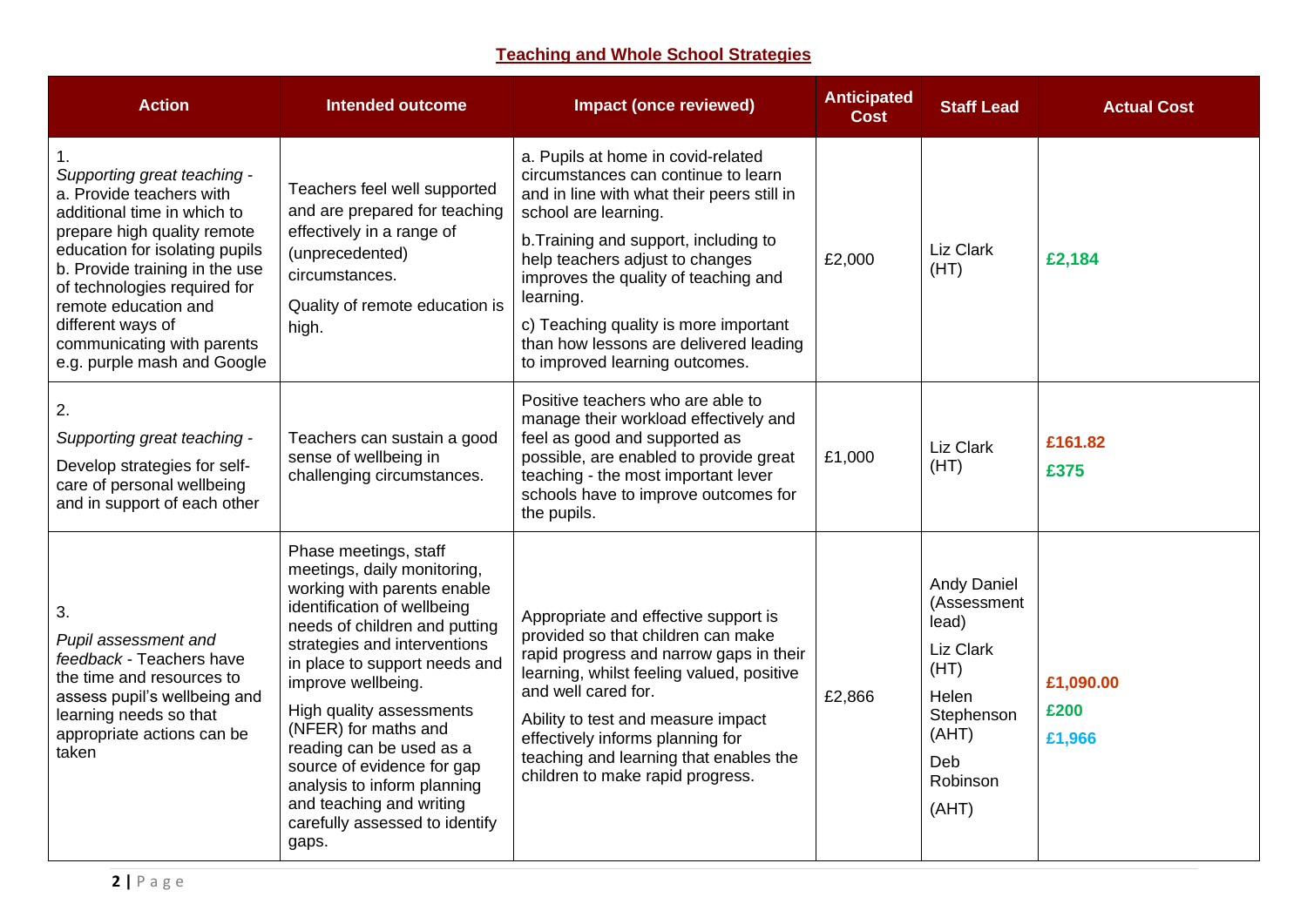# **Targeted Approaches**

| <b>Action</b>                                                                                                                                                                                                                                                                                                                        | <b>Intended outcome</b>                                                                                                                                                                                                                                                                                                                                                                           | <b>Impact (once reviewed)</b>                                                                                                                                                                                                                                                                                                                                                     | <b>Anticipated Cost</b> | <b>Staff Lead</b>                                                                              | <b>Actual Cost</b>         |
|--------------------------------------------------------------------------------------------------------------------------------------------------------------------------------------------------------------------------------------------------------------------------------------------------------------------------------------|---------------------------------------------------------------------------------------------------------------------------------------------------------------------------------------------------------------------------------------------------------------------------------------------------------------------------------------------------------------------------------------------------|-----------------------------------------------------------------------------------------------------------------------------------------------------------------------------------------------------------------------------------------------------------------------------------------------------------------------------------------------------------------------------------|-------------------------|------------------------------------------------------------------------------------------------|----------------------------|
| One to one and small<br>group tuition $-$<br>KS1 Phonics catch up 1:1<br>and small groups<br>LKS2 bespoke catch-up<br>support through additional<br>TA 1:1 and small groups<br>UKS2 after school<br>bespoke writing and<br>maths group tuition from<br>teachers<br>Additional tutoring from<br>teachers going forward<br>potentially | That the effective relationships<br>between the adults working<br>with the children e.g. the<br>teacher and the teaching<br>assistant ensures that tuition is<br>guided by the school, linked to<br>the curriculum appropriately<br>and focused on the areas<br>where pupils would most<br>benefit from additional practise<br>or feedback, thereby<br>maximizing progress and<br>narrowing gaps. | Children have increased<br>confidence and gaps in<br>knowledge and understanding are<br>narrowed allowing children to be<br>more ready for their next steps in<br>education.<br>Positive impact of teachers as<br>tutors (know the individual<br>children, have the relationships<br>with families, know the needs, no<br>time wasted)                                            | £7,384                  | Deb<br>Robinson<br>(AHT)<br>Kath<br><b>Bennett</b><br>(SENDCo)<br>Helen<br>Stephenson<br>(AHT) | £2,989<br>£578             |
| 2.<br>Intervention programmes:<br>a.Learning<br>LKS2 Project x<br>intervention delivered<br>through increased TA time<br>b.Behaviour support<br>Teacher time investment<br>in restorative practices to<br>support children to<br>understand the impact of                                                                            | Bespoke teaching and learning<br>interventions and<br>emotional/behavioural support<br>allow individuals and small<br>groups of children to catch-up<br>in areas that are needs led by<br>the children.                                                                                                                                                                                           | Children narrow gaps in<br>knowledge and understanding,<br>allowing them to be more ready<br>for their next steps in education,<br>positive behaviour choices are<br>made leading to a greater sense<br>of wellbeing which will impact<br>positively on learning and children<br>have increased confidence, self-<br>esteem and wellbeing in relation<br>to bespoke ELSA support. | £2,675                  | Helen<br>Stephenson<br>(AHT)<br>Kath<br><b>Bennett</b><br>(SENDCo)<br>Deb<br>Robinson<br>(AHT) | £2,100<br>£1,622<br>£3,134 |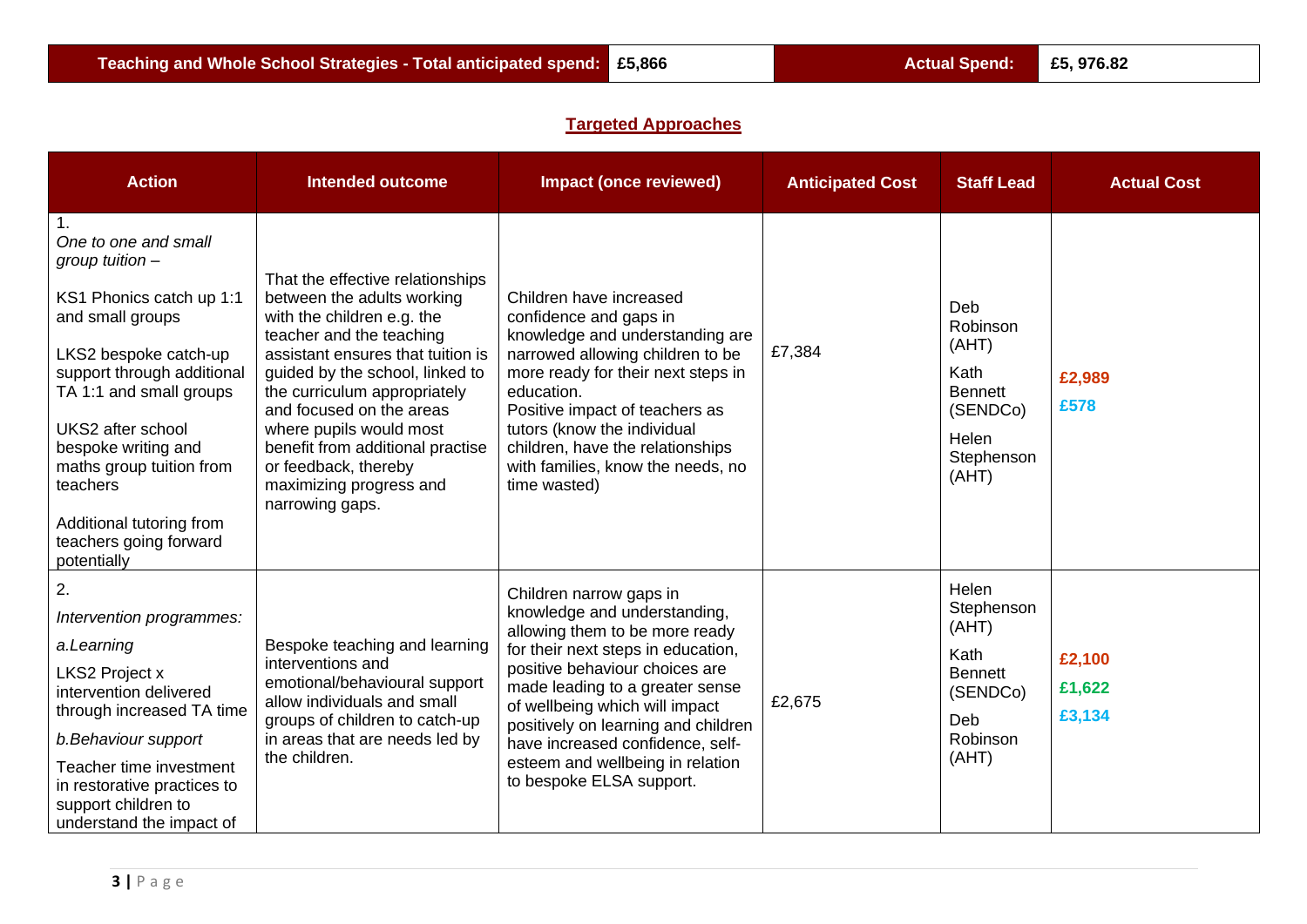| their choices and to<br>improve their conduct                  |  | Peer interactions provide<br>motivation and improve learning |                                 |
|----------------------------------------------------------------|--|--------------------------------------------------------------|---------------------------------|
| c. Social and emotional<br>needs                               |  | outcomes.                                                    |                                 |
| Increased ELSA capacity<br>due to increased TA time<br>in LKS2 |  |                                                              |                                 |
| Potentially additional<br>ELSA hours needed                    |  |                                                              |                                 |
| Targeted Approaches - Total anticipated spend: £13,934         |  |                                                              | Actual spend: £10,423 (June 21) |

### **Wider Strategies**

| <b>Action</b>                                                                                                                                                                                                                                                                                                                                                                                                                                                                | Intended outcome                                                                                                                                                                                                                                                                                | Impact (once reviewed)                                                                                                                                 | <b>Anticipated Cost</b> | <b>Staff Lead</b> | <b>Actual Cost</b> |
|------------------------------------------------------------------------------------------------------------------------------------------------------------------------------------------------------------------------------------------------------------------------------------------------------------------------------------------------------------------------------------------------------------------------------------------------------------------------------|-------------------------------------------------------------------------------------------------------------------------------------------------------------------------------------------------------------------------------------------------------------------------------------------------|--------------------------------------------------------------------------------------------------------------------------------------------------------|-------------------------|-------------------|--------------------|
| Supporting parents and carers:<br>Provide regular, supportive and<br>personalised communications<br>with parents especially to<br>increase attendance and<br>engagement with learning<br>where needed. Provide handy<br>tips for parents to share with<br>their families and children.<br>Provide additional books,<br>educational resources and<br>support and guidance as<br>appropriate such as effective<br>strategies for parents to support<br>their children at home. | Increased attendance<br>and engagement with<br>learning where needed,<br>including at home<br>where children are in<br>isolation.<br>Where some parents<br>and carers have limited<br>time, this will assist<br>them and build in<br>confidence to<br>participate in their<br>child's learning. | Children don't miss out on further<br>education unnecessarily. Families<br>are well supported and confident<br>in the schools covid-safe<br>provision. | £2,000                  | Liz Clark<br>(HT) | £1,464.75          |